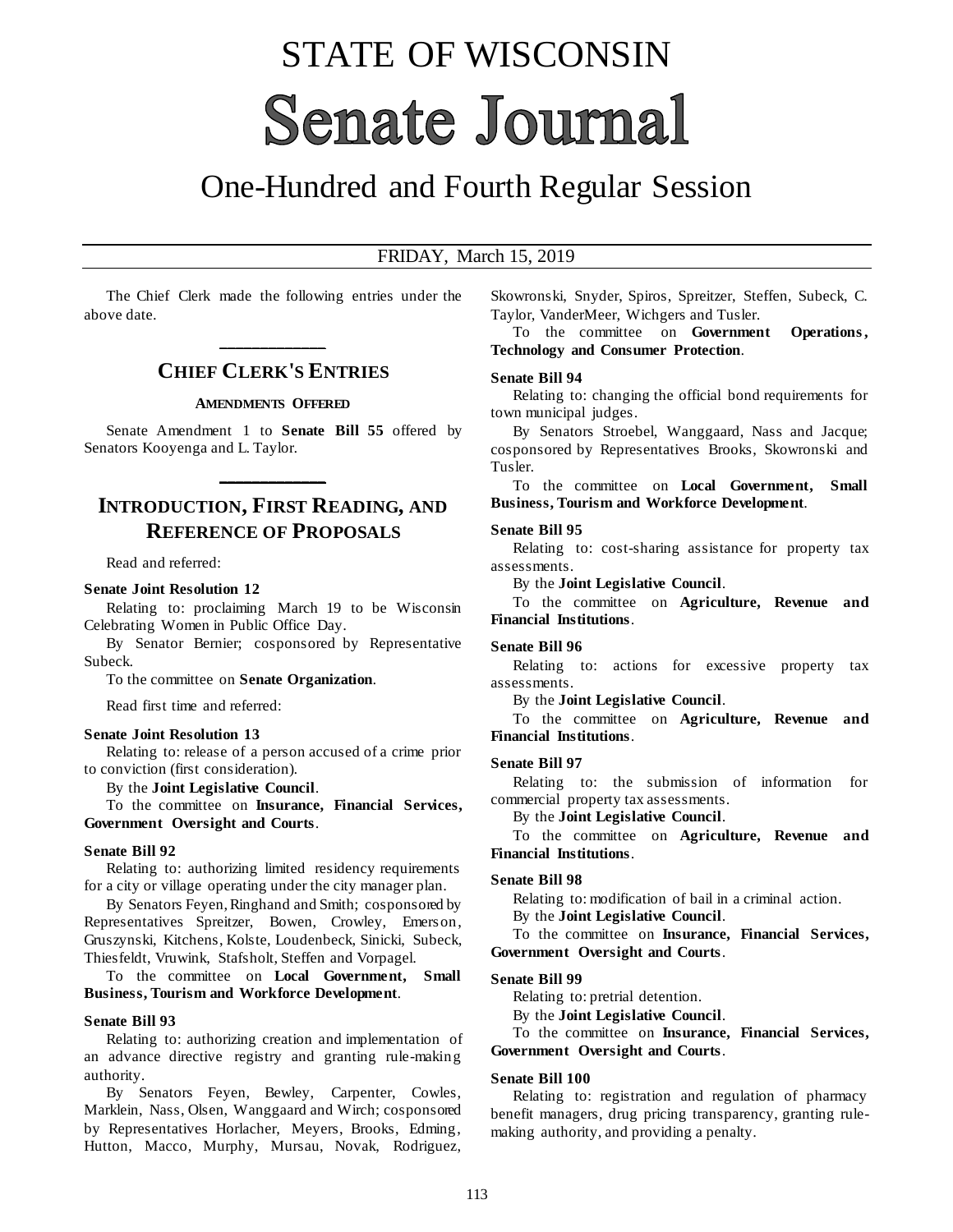By Senators Erpenbach, Roth, Bernier, Darling, Feyen, Hansen, Johnson, Larson, Marklein, Olsen, Ringhand, Smith, L. Taylor, Tiffany, Wanggaard, Wirch and Cowles; cosponsored by Representatives Schraa, Kolste, Anderson, Born, Bowen, Brooks, Brostoff, Considine, Dittrich, Duchow, Edming, Emerson, Felzkowski, Fields, Goyke, Gundrum, Hebl, Hesselbein, Horlacher, Hutton, James, Kitchens, Knodl, Krug, Kuglitsch, Meyers, Murphy, Mursau, Novak, Ohnstad, Oldenburg, Petersen, Plumer, Quinn, Ramthun, Riemer, Rodriguez, Rohrkaste, Sargent, Shankland, Sinicki, Sortwell, Skowronski, Spiros, Spreitzer, Snyder, Stafsholt, Stubbs, Stuck, Subeck, Summerfield, Swearingen, Tauchen, C. Taylor, Thiesfeldt, Tittl, Tranel, VanderMeer, Vorpagel and Vruwink.

To the committee on **Health and Human Services**.

#### **Senate Bill 101**

Relating to: the use of a pretrial risk assessment when setting conditions for pretrial release.

By the **Joint Legislative Council**.

To the committee on **Insurance, Financial Services, Government Oversight and Courts**.

#### **Senate Bill 102**

Relating to: local regulation of honorary firearm discharges.

By Senators Craig, L. Taylor, Jacque, Kapenga, Kooyenga, Nass, Ringhand, Stroebel and Roth; cosponsored by Representatives Stafsholt, Sinicki, Born, Brandtjen, Brooks, Duchow, Edming, Gundrum, Horlacher, Jagler, Krug, Kuglitsch, Kulp, Macco, Magnafici, Murphy, Mursau, Ott, Plumer, Pronschinske, Quinn, Ramthun, Rohrkaste, Sanfelippo, Schraa, Skowronski, Spiros, Steffen, Subeck, Thiesfeldt, Tittl, Tranel, Tusler, Vruwink, Wichgers and Zimmerman.

To the committee on **Transportation, Veterans and Military Affairs**.

#### **Senate Bill 103**

Relating to: hours of instructional program for nurse aides.

By Senators Cowles, Petrowski, Kapenga, Feyen, Kooyenga, Bernier, Darling, Marklein, LeMahieu, Olsen, Jacque, Nass, Bewley, Testin and Tiffany; cosponsored by Representatives Petryk, Born, Brooks, Dittrich, Duchow, Edming, Gundrum, Hutton, James, Knodl, Kuglitsch, Kulp, Loudenbeck, Magnafici, Meyers, Murphy, Mursau, Myers, Novak, Quinn, Ramthun, Rodriguez, Sinicki, Skowronski, Snyder, Spiros, Tittl, Tusler, VanderMeer, Vruwink, Wichgers, Oldenburg, Summerfield and Stafsholt.

To the committee on **Health and Human Services**.

#### **Senate Bill 104**

Relating to: sexual contact by a law enforcement officer with a person in his or her custody and providing a penalty.

By Senators L. Taylor, Wanggaard, LeMahieu, Smith and Jacque; cosponsored by Representatives Thiesfeldt, Myers, Anderson, Mursau, C. Taylor, Spreitzer, Subeck, Fields, Sargent and Zamarripa.

To the committee on **Judiciary and Public Safety**.

#### **Senate Bill 105**

Relating to: the applicability of the Wisconsin Fair Dealership Law.

By Senators LeMahieu, Bewley, Cowles, Kooyenga, Marklein and Wanggaard; cosponsored by Representatives Steffen, Brooks, Katsma, Subeck, Tittl, Tusler and Vorpagel.

To the committee on **Government Operations , Technology and Consumer Protection**.

#### **Senate Bill 106**

Relating to: micro market licensing fees.

By Senators Petrowski, Cowles, Kapenga, Marklein and Olsen; cosponsored by Representatives Snyder, Kulp, Murphy, Ramthun, Skowronski, Spiros, Steffen, Thiesfeldt and Tusler.

To the committee on **Public Benefits, Licensing and State-Federal Relations**.

#### **Senate Bill 107**

Relating to: prohibiting conversion therapy.

By Senators Risser, Carpenter, Johnson, Larson, Miller, Ringhand and Smith; cosponsored by Representatives Stuck, Novak, Spreitzer, Zamarripa, Anderson, Billings, Bowen, Brostoff, Cabrera, Considine, Crowley, Doyle, Emerson, Fields, Goyke, Gruszynski, Haywood, Hebl, Hesselbein, Hintz, Kitchens, Kolste, Meyers, Milroy, Myers, Neubauer, Ohnstad, Pope, Riemer, Sargent, Shankland, Sinicki, Stubbs, Subeck, C. Taylor, Vining, Vorpagel and Vruwink.

To the committee on **Health and Human Services**.

#### **Senate Bill 108**

Relating to: vacancies in elective offices in cities and villages.

By Senators Stroebel, Nass and Bernier; cosponsored by Representatives Brooks, Knodl, Wichgers, Murphy and Subeck.

To the committee on **Elections, Ethics and Rural Issues**.

#### **Senate Bill 109**

Relating to: state health-based groundwater quality standards for certain groundwater contaminants.

By Senators Cowles, Darling, Marklein and Olsen; cosponsored by Representatives Nygren, Kitchens, Ballweg, Duchow, Horlacher, Krug, Kuglitsch, Kulp, Magnafici, Mursau, Ramthun, Sinicki, Skowronski, Tusler and Vorpagel.

To the committee on **Natural Resources and Energy**.

#### **Senate Bill 110**

Relating to: pharmacists and pharmacy students administering vaccines.

By Senators Testin, Bewley, Carpenter, Kooyenga, Darling, Feyen, Hansen, Johnson, Marklein, Nass, Olsen, Ringhand, Stroebel and L. Taylor; cosponsored by Representatives Kurtz, Anderson, Edming, Felzkows ki, Kolste, Murphy, Riemer, Skowronski, Subeck, VanderMeer, Bowen, Brostoff, Considine, Dittrich, Duchow, Horlacher, Hutton, Kulp, Loudenbeck, Mursau, Myers, Nygren, Oldenburg, Ramthun, Rohrkaste, Stubbs, C. Taylor, Thiesfeldt, Tusler, Vorpagel and Vruwink.

To the committee on **Health and Human Services**.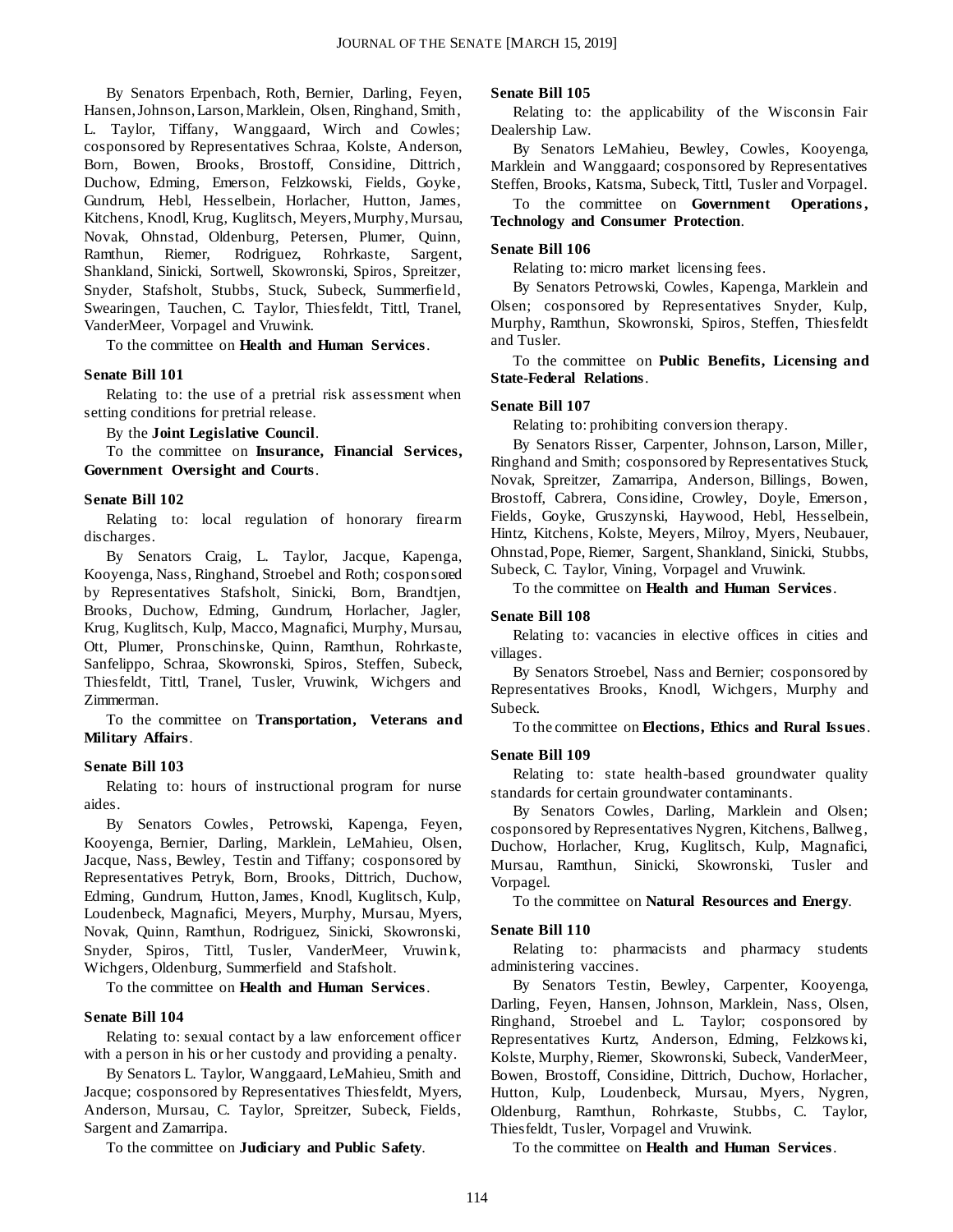#### **Senate Bill 111**

Relating to: allowing private schools participating in a parental choice program to provide hours of direct pupil instruction virtually.

By Senators Kooyenga, Kapenga, Craig, Cowles, Jacque and Stroebel; cosponsored by Representatives Jagler, Murphy, Brandtjen, Brooks, Dittrich, Horlacher, Hutton, Katsma, Knodl, Kulp, Sanfelippo, Skowronski, Tusler, Zimmerman and Plumer.

To the committee on **Education**.

#### **Senate Bill 112**

Relating to: an emergency exception for high performing school districts to the number of hours of direct pupil instruction requirement.

By Senators Kooyenga, Feyen and Kapenga; cosponsored by Representatives Ott, Murphy, Duchow, Katsma, Edming, Horlacher, Hutton, Knodl, Mursau, Steffen, Snyder, Spiros, Tusler and Kulp.

To the committee on **Education**.

## **PETITIONS AND COMMUNICATIONS**

**\_\_\_\_\_\_\_\_\_\_\_\_\_**

Pursuant to Senate Rule 17 (5), Senator Carpenter added as a coauthor of **Senate Bill 38**.

Pursuant to Senate Rule 17 (5), Representative Bowen added as a cosponsor of **Senate Bill 66**.

Pursuant to Senate Rule 17 (5), Senator Carpenter added as a coauthor of **Senate Bill 74**.

Pursuant to Senate Rule 17 (5), Representative Bowen added as a cosponsor of **Senate Bill 83**.

Pursuant to Senate Rule 17 (5), Representative Bowen added as a cosponsor of **Senate Bill 84**.

Pursuant to Senate Rule 17 (5), Representative Bowen added as a cosponsor of **Senate Joint Resolution 10**.

**\_\_\_\_\_\_\_\_\_\_\_\_\_**

## **REFERRALS AND RECEIPT OF COMMITTEE REPORTS CONCERNING PROPOSED ADMINISTRATIVE RULES**

The committee on **Labor and Regulatory Reform** reported and recommended:

#### **Senate Clearinghouse Rule 18-033**

Relating to minor and technical changes to the unemployment insurance program.

No action taken on March 15, 2019.

Referred to the joint committee for review of **Administrative Rules**, March 15, 2019.

#### **Senate Clearinghouse Rule 18-059**

Relating to rules of procedure for adjudication of worker's compensation and related claims.

No action taken on March 15, 2019.

Referred to the joint committee for review of **Administrative Rules**, March 15, 2019.

*STEPHEN NASS* Chairperson

### **ADVICE AND CONSENT OF THE SENATE**

**\_\_\_\_\_\_\_\_\_\_\_\_\_**

**State of Wisconsin Office of the Governor**

March 15, 2019

The Honorable, the Senate:

I am pleased to nominate and with the advice and consent of the Senate, do appoint FRANCIS J. GROH, of Appleton, as a Cemetery Business Representative on the Cemetery Board, to serve for the term ending July 1, 2020.

Respectfully Submitted, *TONY EVERS*

Governor

Read and referred to the committee on **Health and Human Services**.

#### **State of Wisconsin Office of the Governor**

March 15, 2019

The Honorable, the Senate:

I am pleased to nominate and with the advice and consent of the Senate, do appoint MICHAEL GILLICK, of Milwaukee, as a Commissioner on the Labor and Industry Review Commission, to serve for the term ending March 1, 2025.

Respectfully Submitted, *TONY EVERS* Governor

Read and referred to the committee on **Labor and Regulatory Reform**.

#### **State of Wisconsin Office of the Governor**

#### March 15, 2019

The Honorable, the Senate:

I am pleased to nominate and with the advice and consent of the Senate, do appoint ELIZABETH KESSLER, of Milwaukee, as a Commissioner on the Tax Appeals Commission, to serve for the term ending March 1, 2025.

Respectfully Submitted, *TONY EVERS* Governor

Read and referred to the committee on **Agriculture, Revenue and Financial Institutions**.